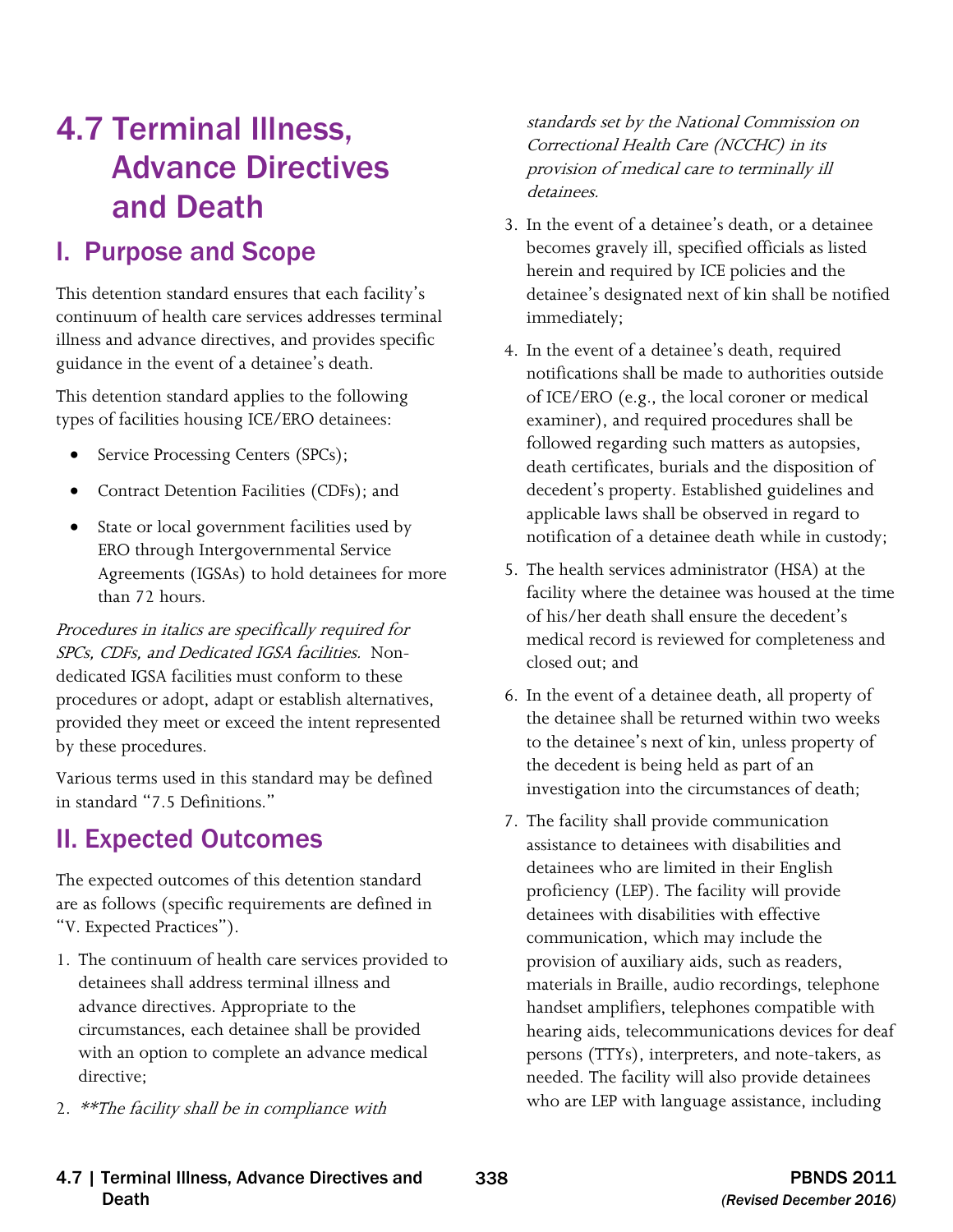bilingual staff or professional interpretation and translation services, to provide them with meaningful access to its programs and activities.

All written materials provided to detainees shall generally be translated into Spanish. Where practicable, provisions for written translation shall be made for other significant segments of the population with limited English proficiency.

Oral interpretation or assistance shall be provided to any detainee who speaks another language in which written material has not been translated or who is illiterate.

## III. Standards Affected

This detention standard replaces "Terminal Illness, Advance Directives and Death" dated 12/2/2008.

## IV. References

Standards for Health Care in Jails (2014). National Commission on Correctional Health Care,

ICE/ERO Performance-based National Detention Standards 2011: "4.3 Medical Care."

ICE Directive on "Notification and Reporting of Detainee Deaths," Directive 7.9-0, October 1, 2009

## V. Expected Practices

## A. Terminal Illness

When a detainee's medical condition becomes lifethreatening, the facility's clinical medical authority (CMA), or HSA, shall:

- 1. Arrange the transfer of the detainee to an appropriate off-site medical or community facility if appropriate and medically necessary; and
- 2. Immediately notify the facility administrator and/or ICE/ERO Field Office Director both verbally and in writing of the detainee's condition. The memorandum shall describe the detainee's illness and prognosis.

The facility administrator, or designee, shall immediately notify ICE/ERO and IHSC.

A detainee in a community hospital remains detained under ICE/ERO authority, such that ICE/ERO retains the authority to make administrative, non-medical decisions affecting the detainee (visitors, movement, authorization of care services, etc.). However, upon physical transfer of the patient to the community hospital's care, the hospital assumes:

- 1. medical decision-making authority consistent with the contract (drug regimen, lab tests, x-rays, treatments, etc.); and
- 2. authority over the detainee's treatment, which is exercised by the hospital's medical staff once IHSC is notified of admission. However, IHSC managed care and the facility's HSA shall follow up on a daily basis to receive information about major developments.

can understand. To that end, the hospital's internal rules and procedures concerning seriously ill, injured and dying patients shall apply to detainees. The Field Office Director or designee shall immediately notify (or make reasonable efforts to notify) the detainee's next-of-kin of the medical condition and status, the detainee's location, and the visiting hours and rules at that location, in a language or manner which they

ICE/ERO, in conjunction with the medical provider, shall provide family members and any others as much opportunity for visitation as possible, in keeping with the safety, security and good order of the facility. Facility staff shall be reminded to observe and maintain safety and security measures while finding ways to respectfully accommodate the family and detainee needs at this sensitive time.

## B. Living Wills and Advance Directives

Once a detainee is diagnosed as having a terminal illness or remaining life expectancy of less than one year, the medical staff shall offer the detainee access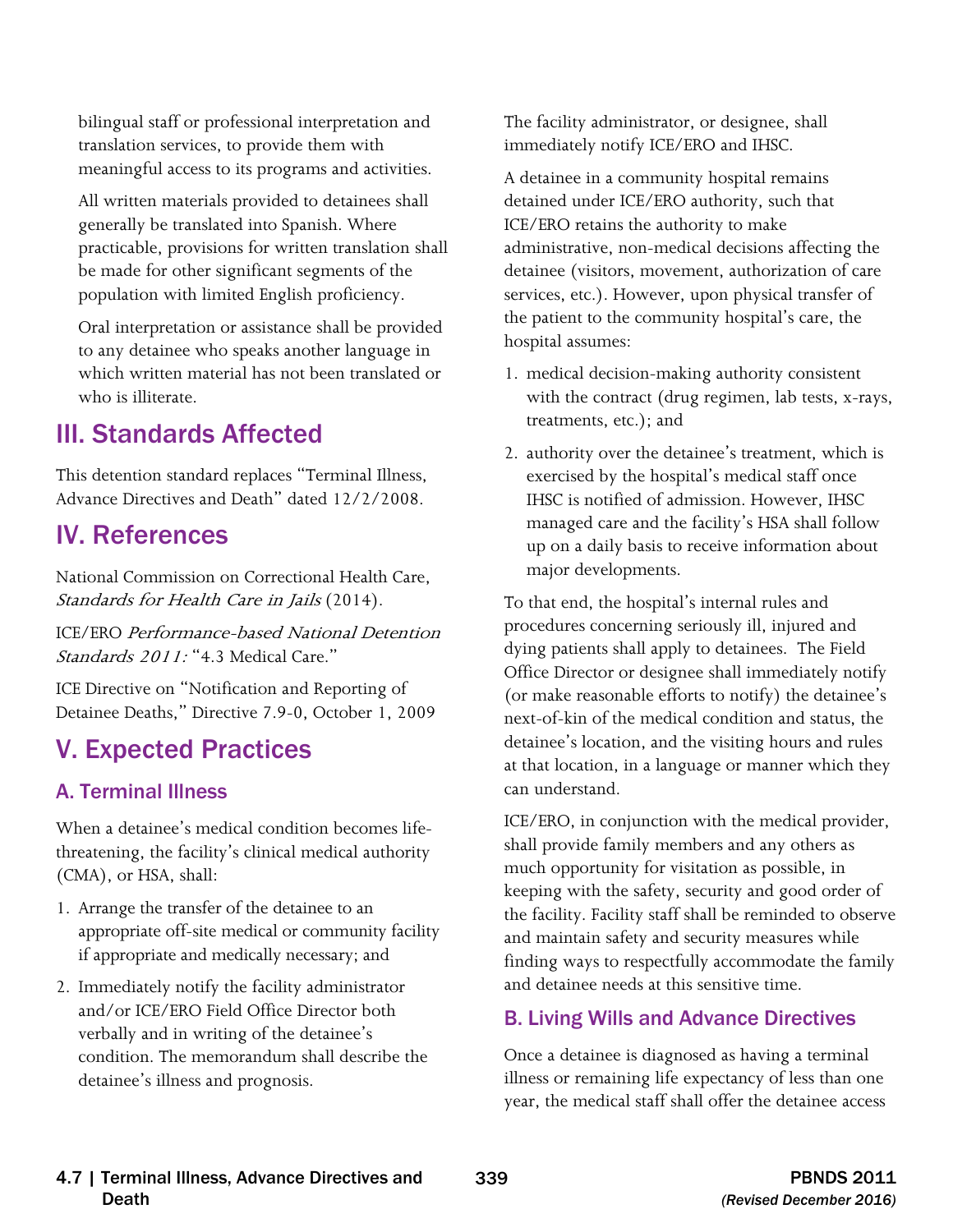to forms or other related materials on Advance Directives or Living Wills, including the appropriate translation services when needed. Likewise, when the detainee is held at an off-site facility, staff at that facility may assist the detainee in completing an Advance Directive and/or Living Will.

All facilities shall use the State Advance Directive form, appropriate to the state in which the facility is located, for implementing Living Wills and Advance Directives, the guidelines for which include instructions for detainees who wish to:

- 1. have a living will other than the generic form made available by medical staff; or
- 2. appoint another individual to make advance decisions for him/her.

At any time, a detainee may request forms or other related materials on Advance Directives or Living Wills. These may be prepared by the detainee's attorney at the detainee's expense.

When the terms of the Advance Directive must be implemented, the medical professional overseeing the detainee's care shall contact the appropriate ICE/ERO representative.

ICE/ERO may seek judicial or administrative review of a detainee's Advance Directive as appropriate.

### C. Do Not Resuscitate (DNR) Orders

Each facility holding detainees shall establish written policy and procedures governing DNR orders. Local procedures and guidelines must be in accordance with the laws of the state in which the facility is located.

Health care shall continue to be provided consistent with the DNR order. If the DNR order is not physically present or there is any question about the validity of the document, appropriate resuscitative aid shall be rendered until the existence of an active, properly executed DNR is verified.

Each facility's DNR policy shall comply with the following stipulations:

- 1. a DNR written by a staff physician requires the CMA's approval;
- 2. the policy shall protect basic patient rights and otherwise comply with state requirements and jurisdiction in which the facility is located;
- 3. a decision to withhold resuscitative services shall be considered only under specified conditions:
	- a. the detainee is diagnosed as having a terminal illness;
	- b. the detainee has requested and signed the order (if the detainee is unconscious, incompetent, or otherwise unable to participate in the decision, staff shall attempt to obtain the written concurrence of an immediate family member, and the attending physician shall document these efforts in the medical record); and
	- c. the decision is consistent with sound medical practice, and is not in any way associated with assisting suicide, euthanasia or other such measures to hasten death; and
- 4. the detainee's medical file shall include documentation validating the DNR order:
	- a. a standard stipulation at the front of the inpatient record, and explicit directions: "do not resuscitate" or "DNR"; and
	- b. forms and memoranda recording:
		- 1) diagnosis and prognosis;
		- 2) express wishes of the detainee (e.g., living will, advance directive, or other signed document);
		- 3) immediate family's wishes, if immediate family has been identified;
		- 4) consensual decisions and recommendations of medical professionals, identified by name and title;
		- 5) mental competency (psychiatric) evaluation, if detainee concurred in, but did

#### 4.7 | Terminal Illness, Advance Directives and 340 PBNDS 2011 Death *(Revised December 2016)*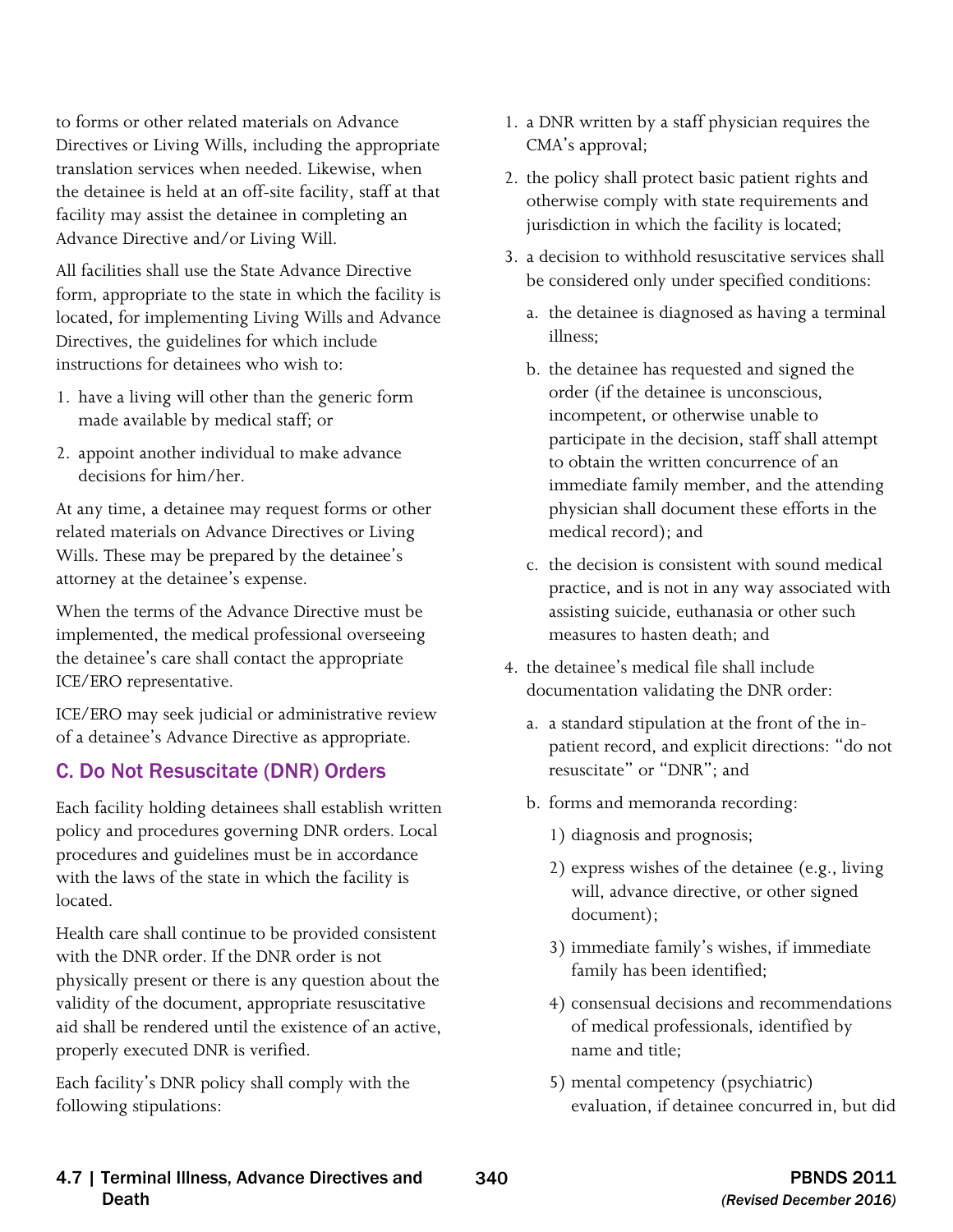not initiate, the DNR decision; and

- 6) informed consent evidenced, among other things, by the legibility of the DNR order, signed by the ordering physician, and CMA; and
- 5. a detainee with a DNR order may receive all therapeutic efforts short of resuscitation;
- 6. the facility shall follow written procedures for notifying attending medical staff of the DNR order; and
- 7. as soon as practicable, the CD or HSA shall notify the IHSC medical director and the respective ICE Office of Chief Counsel of the basic circumstances of any detainee for whom a DNR order has been filed in the medical record.

### D. Organ Donation by Detainees

If a detainee wants to donate an organ:

- 1. the organ recipient must be a member of the donor's immediate family;
- 2. the detainee may not donate blood or blood products;
- 3. all costs associated with the organ donation (e.g., hospitalization, fees) shall be at the expense of the detainee, involving no Government funds;
- 4. the detainee shall sign a statement that documents his/her:
	- a. decision to donate the organ to the specified family member;
	- b. understanding and acceptance of the risks associated with the operation;
	- c. that the decision was undertaken of his/her own free will and without coercion or duress; and
	- d. understanding that the Government shall not be held responsible for any resulting medical complications or financial obligations incurred;
- 5. IHSC medical staff shall assist in the preliminary medical evaluation, contingent on the availability of resources; and
- 6. the facility shall coordinate arrangements for the donation.

## E. Death of a Detainee in ICE/ERO **Custody**

Each facility shall have written policy and procedures to be followed to notify ICE/ERO officials, next-ofkin and consulate officials of a detainee's death, in accordance with ICE Directive on Notification and Reporting of Detainee Deaths, Directive 7.9-0, October 1, 2009.

## F. Disposition of Property

Facilities shall turn over the property of the decedent to ICE/ERO within one week for processing and disposition. Unless property of a decedent is being held as part of an investigation into the circumstances of death, that property should be returned to the decedent's next of kin, if known, within two weeks.

### G. Disposition of Remains

 family shall assume responsibility for making the Within seven calendar days of the date of notification, either in writing or in person, the family shall have the opportunity to claim the remains. If the family chooses to claim the body, the necessary arrangements and paying all associated costs (e.g., transportation of body, burial).

If the family wishes to claim the remains, but cannot afford the transportation costs, ICE/ERO may assist the family by transporting the remains to a location in the United States. As a rule, the family alone is responsible for researching and complying with airline rules and federal regulations on transporting the body; however, ICE/ERO may coordinate the logistical details involved in returning the remains.

If family members cannot be located or decline orally

#### 4.7 | Terminal Illness, Advance Directives and 341 PBNDS 2011 Death *(Revised December 2016)*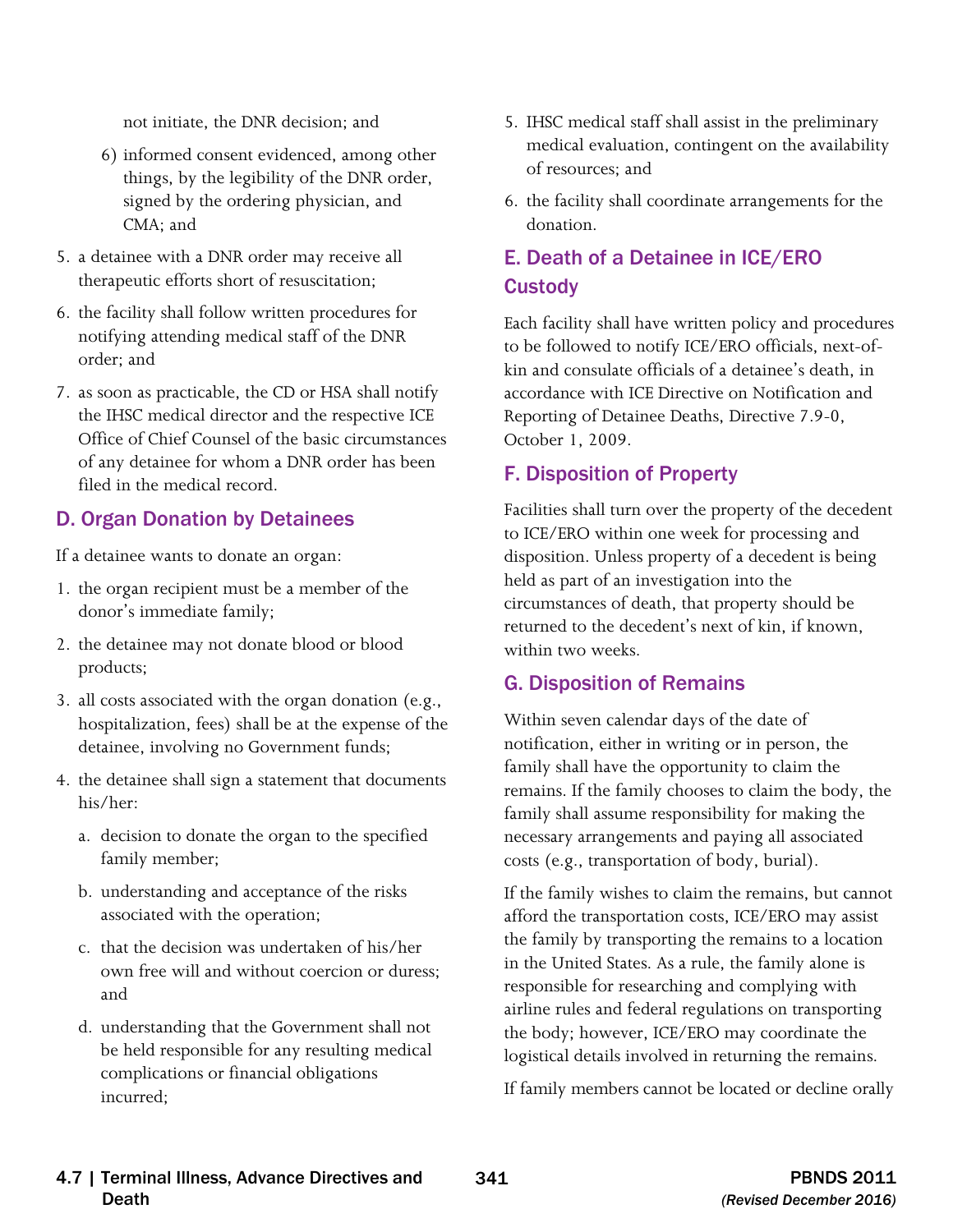or in writing to claim the remains, ICE/ERO shall notify the consulate, in writing, after which the consulate shall have seven calendar days to claim the arrangements and paying all costs incurred (e.g., remains and be responsible for making the necessary moving the body, burial).

If neither the family nor the consulate claims the remains, ICE/ERO shall schedule an indigent's burial, consistent with local procedures. However, if the detainee's record indicates U.S. military service, before proceeding with the indigent burial arrangements, ICE/ERO shall contact the Department of Veterans Affairs to determine whether the decedent is eligible for burial benefits.

The Chaplain may advise the facility administrator and others involved about religious considerations that could influence the decision about the disposition of remains.

Under no circumstances shall ICE/ERO authorize cremation or donation of the remains for medical research.

### H. Death Certificate

The facility administrator shall specify policy and procedures regarding responsibility for proper distribution of the death certificate, as follows:

- 1. send the original to the person who claimed the body, with a certified copy in the A-file on the decedent; or
- 2. if the decedent received an indigent's burial, place the original death certificate in the A-file.

#### I. Autopsies

Each facility shall have written policy and procedures to implement the provisions detailed below in this section.

- 1. the facility chaplain shall be involved in formulation of the facility's procedures;
- 2. because state laws vary greatly, including when to contact the coroner or medical examiner, the

respective ICE Office of Chief Counsel shall be consulted; and

3. a copy of the written procedures shall be forwarded to the ICE Office of Chief Counsel.

The written procedures shall address, at a minimum, the following;

- 1. contacting the local coroner or medical examiner, in accordance with established guidelines and applicable laws;
- 2. scheduling the autopsy;
- 3. identifying the person who shall perform the autopsy;
- 4. obtaining the official death certificate; and
- 5. transporting the body to the coroner or medical examiner's office.
	- health authority may order an autopsy and a. Who May Order an Autopsy The FBI, local coroner, medical examiner, ICE personnel or clinical medical/administrative related scientific or medical tests to be performed in a homicide, suicide, fatal accident or other detainee's death, in accordance with established guidelines and applicable laws.

 The FBI, local coroner, medical examiner, ICE health authority may order an autopsy or post- mortem operation for other cases, with the state law to give such consent (e.g., the local coroner or medical examiner, or next-of-kin), or authorize a tissue transfer authorized in personnel or clinical medical/administrative written consent of a person authorized under advance by the decedent.

b. Making Arrangements for an Autopsy Medical staff shall arrange for the approved autopsy to be performed by the local coroner or medical examiner, in accordance with established guidelines and applicable laws:

#### 4.7 | Terminal Illness, Advance Directives and 342 PBNDS 2011 Death *(Revised December 2016)*